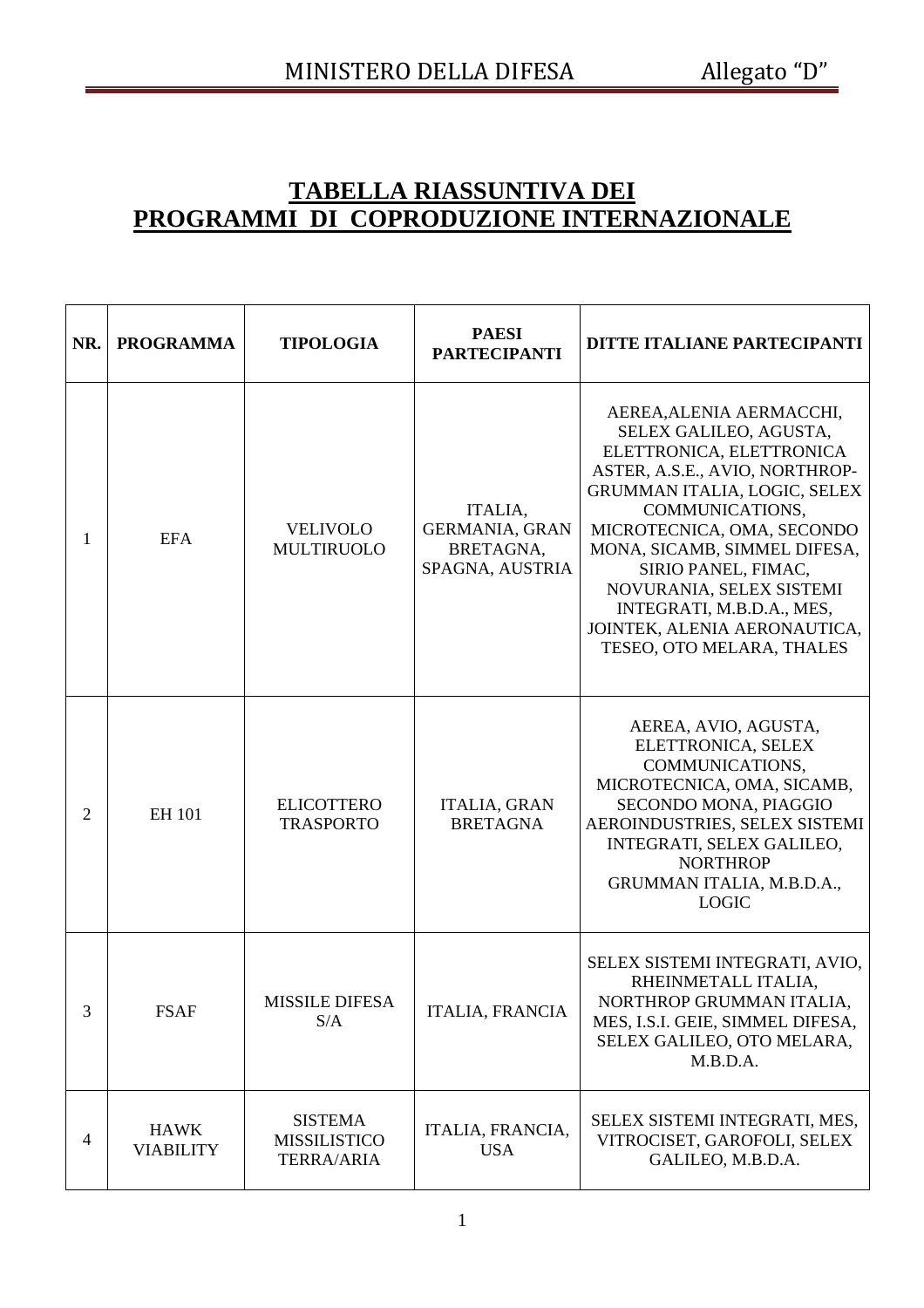## MINISTERO DELLA DIFESA Allegato "D"

| 5  | <b>IRIS-T</b> | <b>MISSILE ARIA/ARIA</b>                                      | GERMANIA,<br>ITALIA, SVEZIA,<br>NORVEGIA,<br><b>GRECIA, SPAGNA</b>                                                                      | NORTHROP GRUMMAN ITALIA,<br>SELEX SISTEMI INTEGRATI, AVIO,<br>M.B.D.A., MAGNAGHI<br>AERONAUTICA, SIMMEL DIFESA                                                                                                                                                                                                                   |
|----|---------------|---------------------------------------------------------------|-----------------------------------------------------------------------------------------------------------------------------------------|----------------------------------------------------------------------------------------------------------------------------------------------------------------------------------------------------------------------------------------------------------------------------------------------------------------------------------|
| 6  | <b>MEADS</b>  | <b>SISTEMA</b><br><b>MISSILISTICO</b><br><b>DIFESA AEREA</b>  | ITALIA, USA,<br><b>GERMANIA</b>                                                                                                         | SELEX SISTEMI INTEGRATI,<br>SELEX GALILEO, M.B.D.A.,<br>NORTHROP GRUMMAN ITALIA,<br><b>OTO MELARA</b>                                                                                                                                                                                                                            |
| 7  | <b>METEOR</b> | <b>SISTEMA DI</b><br><b>COMBATTIMENTO</b><br><b>ARIA/ARIA</b> | ITALIA, FRANCIA,<br>GERMANIA,<br>SPAGNA, SVEZIA,<br><b>REGNO UNITO</b>                                                                  | M.B.D.A., NORTHROP GRUMMAN<br><b>ITALIA</b>                                                                                                                                                                                                                                                                                      |
| 8  | <b>MIDS</b>   | <b>SISTEMA</b><br><b>COMANDO E</b><br><b>CONTROLLO</b>        | ITALIA, FRANCIA,<br>GERMANIA,<br>SPAGNA, USA                                                                                            | <b>SELEX COMMUNICATIONS</b>                                                                                                                                                                                                                                                                                                      |
| 9  | $MU - 90$     | <b>SILURO LEGGERO</b>                                         | ITALIA, FRANCIA                                                                                                                         | WHITEHEAD ALENIA SISTEMI<br>SUBAQUEI, I.S.I.- GEIE, AVIO,<br><b>MICROTECNICA</b>                                                                                                                                                                                                                                                 |
| 10 | NAEW&C        | <b>SISTEMA TIPO</b><br><b>AWACS</b>                           | ITALIA, BELGIO,<br>CANADA,<br>DANIMARCA,<br>GERMANIA,<br>GRECIA,<br>LUSSEMBURGO,<br>OLANDA,<br>NORVEGIA,<br>PORTOGALLO,<br>TURCHIA, USA | ALENIA AERMACCHI, OFFICINE<br>AERONAVALI VENEZIA,<br>ELETTRONICA ASTER, SELEX<br>COMMUNICATIONS, LOGIC,<br>SELEX SISTEMI INTEGRATI,<br>SELEX GALILEO, AGUSTA                                                                                                                                                                     |
| 11 | $NH - 90$     | <b>ELICOTTERO</b>                                             | ITALIA,<br>GERMANIA,<br>FRANCIA,<br>OLANDA,<br>PORTOGALLO,<br><b>BELGIO</b>                                                             | AEREA, AGUSTA, ELETTRONICA,<br>AVIO, LOGIC, MAGNAGHI<br>AERONAUTICA, SELEX<br>COMMUNICATIONS,<br>MICROTECNICA, OMA, SECONDO<br>MONA, SICAMB, SIRIO PANEL,<br>PIAGGIO AERO INDUSTRIES, MES,<br>SELEX GALILEO, SELEX SISTEMI<br>INTEGRATI, M.B.D.A.,<br>WHITEHEAD ALENIA SISTEMI<br>SUBACQUEI, ELETTRONICA<br><b>ASTER, SALVER</b> |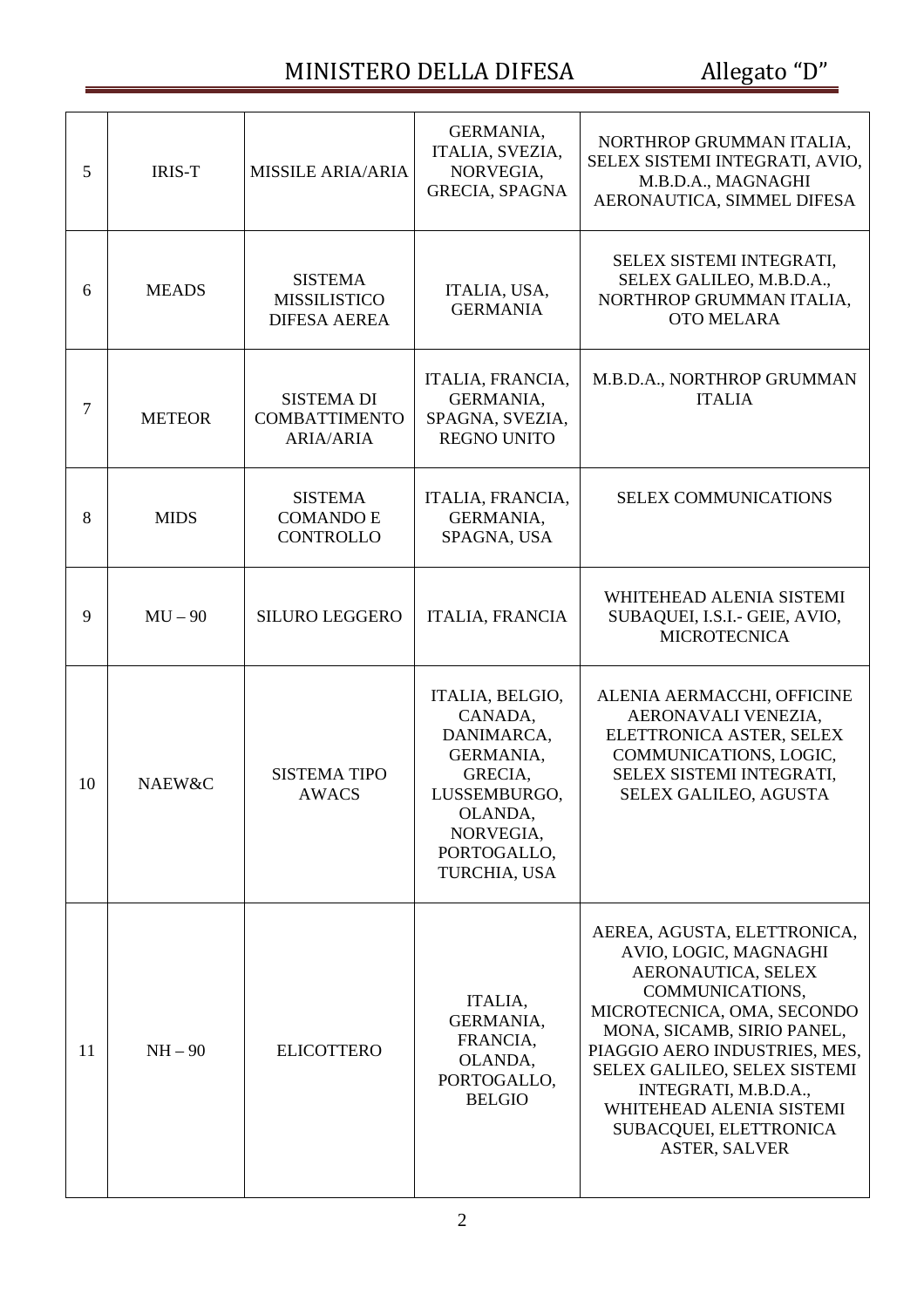## MINISTERO DELLA DIFESA Allegato "D"

| 12 | NATO - ACCS                        | <b>SISTEMA</b><br><b>COMANDO E</b><br><b>CONTROLLO</b>                             | ITALIA, BELGIO,<br>FRANCIA,<br>GERMANIA,<br>DANIMARCA.<br><b>GRAN BRETAGNA,</b><br>NORVEGIA,<br>OLANDA, SPAGNA,<br><b>TURCHIA</b> | <b>SELEX SISTEMI INTEGRATI</b>                                                                                                                                                                                                                 |
|----|------------------------------------|------------------------------------------------------------------------------------|-----------------------------------------------------------------------------------------------------------------------------------|------------------------------------------------------------------------------------------------------------------------------------------------------------------------------------------------------------------------------------------------|
| 13 | <b>ORIZZONTE</b>                   | UNITA' NAVALI<br><b>ANTIAEREE</b>                                                  | ITALIA, FRANCIA,<br><b>GRAN BRETAGNA</b>                                                                                          | ORIZZONTE SISTEMI NAVALI,<br>ELETTRONICA, CONSORZIO<br>SIGEN, SELEX<br>COMMUNICATIONS, CISDEG,<br>SELEX SISTEMI INTEGRATI,<br>WHITEHEAD ALENIA SISTEMI<br>SUBACQUEI, OTO MELARA,<br>FINCANTIERI, ELSAG DATAMAT,<br>AVIO, I.F.E.N.              |
| 14 | <b>PAAMS</b>                       | <b>SISTEMA</b><br><b>MISSILISTICO PER</b><br><b>UNITA' HORIZON</b>                 | <b>ITALIA, FRANCIA</b><br><b>GRAN BRETAGNA</b>                                                                                    | SELEX SISTEMI INTEGRATI, ISI-<br>GEIE, AVIO, OTO MELARA,<br>SIMMEL DIFESA, NORTHROP<br>GRUMMAN ITALIA, M.B.D.A.,<br><b>SELEX COMMUNICATIONS</b>                                                                                                |
| 15 | <b>SOSTAR</b>                      | <b>SISTEMA DI</b><br><b>SORVEGLIANZA</b><br><b>TERRESTRE</b><br><b>AEROPORTATO</b> | ITALIA, FRANCIA,<br>GERMANIA,<br>SPAGNA, PAESI<br><b>BASSI</b>                                                                    | <b>SELEX GALILEO</b>                                                                                                                                                                                                                           |
| 16 | <b>STAND-OFF</b><br>(Storm Shadow) | <b>SISTEMA</b><br><b>ARMAMENTO</b><br><b>ARIA/SUPERFICIE</b>                       | <b>ITALIA, GRAN</b><br>BRETAGNA,<br><b>FRANCIA</b>                                                                                | SELEX SISTEMI INTEGRATI, AVIO,<br>AGUSTA, M.B.D.A., ELSAG<br>DATAMAT, PIAGGIO AERO<br>INDUSTRIES, L.M.A.                                                                                                                                       |
| 17 | U 212 A                            | <b>SOMMERGIBILE</b>                                                                | ITALIA,<br><b>GERMANIA</b>                                                                                                        | FINCANTIERI, WHITEHEAD<br>ALENIA SISTEMI SUBACQUEI,<br>CALZONI, AVIO                                                                                                                                                                           |
| 18 | <b>FREMM</b>                       | <b>FREGATE</b>                                                                     | <b>ITALIA, FRANCIA</b>                                                                                                            | ORIZZONTE SISTEMI NAVALI,<br>CONSORZIO SIGEN, SELEX<br><b>COMMUNICATIONS, SELEX</b><br>SISTEMI INTEGRATI, WHITEHEAD<br>ALENIA SISTEMI SUBACQUEI,<br>OTO MELARA, FINCANTIERI, I.D.S.<br>INGEGNERIA DI SISTEMI,<br>SELEX GALILEO, M.B.D.A., AVIO |